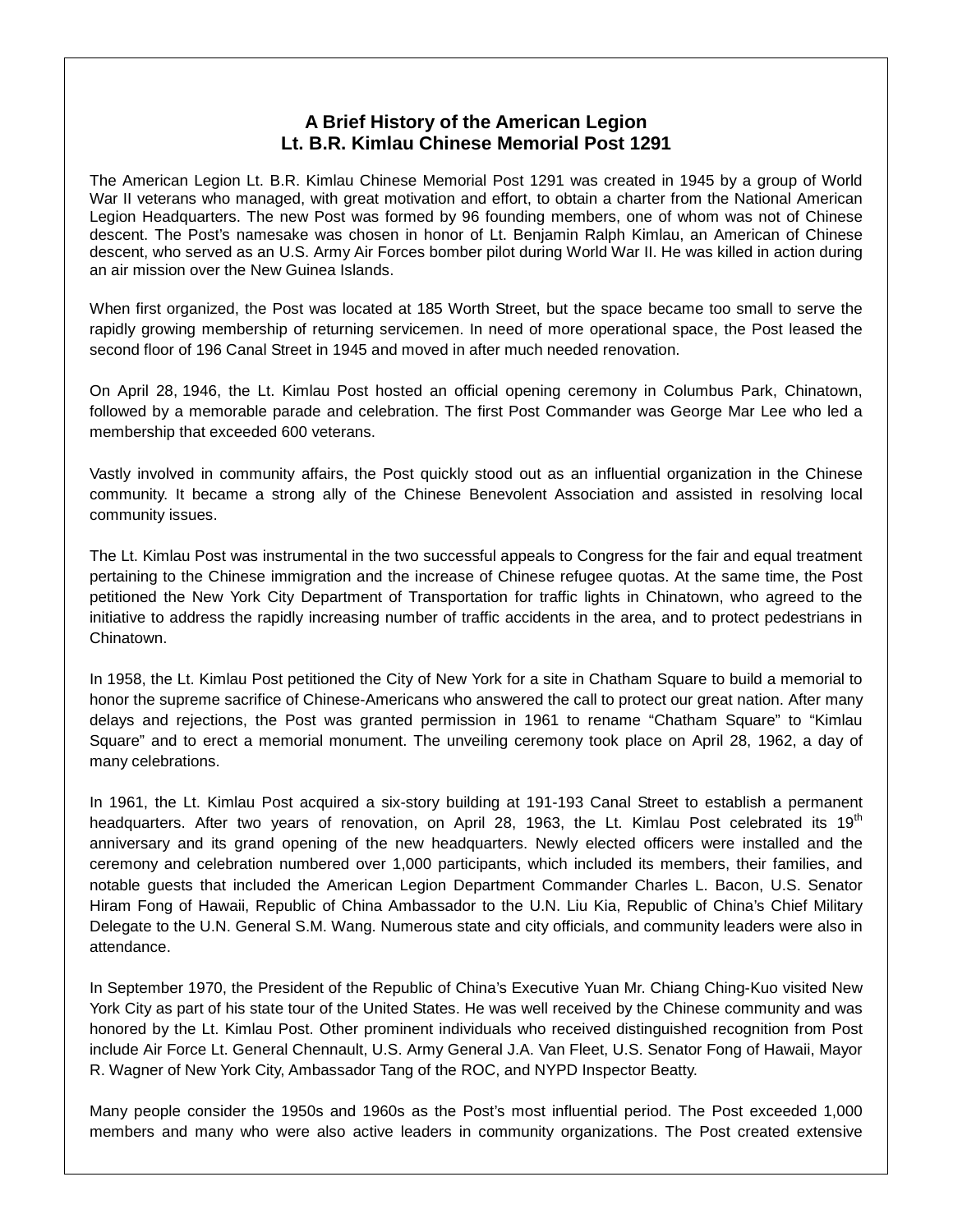service programs to aid various causes: flood relief, earthquake relief, refugee relief, educational grants, etc. The Lt. Kimlau Post donated funds to the True Light School Drum and Fife Band for the purchase of lockers to store uniforms and to the Chinese Community School Band for instruments and uniforms. The Post also contributed \$1,000 to the creation of a recreation center for Chinatown youths at the Chinese Community Center.

The Post sponsored a Scholarship Program during 1965 through 1968 for over 100 members' children to study the Chinese language and culture, and provided financial aid to needy students with excellent academic achievement so that they could continue or complete their higher education.

The Post provided many services to its members which included immigration application assistance for family members, employment referrals, rehabilitation care, weekly visitations of sick and disabled members, and care for their dependents. The Lt. Kimlau Post supported a variety of programs to respond to the needs of different age groups with the annual installation dinner, parades (Columbus Day, Veterans Day, Memorial Day, Double Ten, etc.), weekend movies, teen parties, picnics, and the annual Thanksgiving and Christmas parties. Occasionally, over 1,000 children received toys and candy from Santa Claus at the Post annual Christmas Party.

To keep members informed, the Post published newspapers, both in English and Chinese, such as "the Bugle Journal" in 1957 and "the Kimlau Post Journal" from September 1963 through March 1968 for about 14 issues, self-supported by advertisement. These newspapers were the first ever bilingual publications produced by an American Legion post. The editors were recognized by the American Legion National Press Association and these editors soon joined their ranks.

In 1965, the Lt. Kimlau Post formed a "Tai-chi Chuan" class for its members who were very enthusiastic and grateful to be taught by the internationally renowned Tai-chi Master William C.C Chen and later by Master Lee Kuo-ying.

In 1970, U.S. involvement in the Vietnam War created great political turmoil and economic uncertainty. Inflation soared and the Lt. Kimlau Post was in financial difficulty. The Post came close to borrowing money to sustain its operating expenses which necessitated the Post Commander to launch a restructuring program. Unnecessary activities were curtailed or suspended to make ends meet and the Post had to find ways to generate additional income to fund its activities. Post leadership decided to convert the  $4<sup>th</sup>$ ,  $5<sup>th</sup>$ , and  $6<sup>th</sup>$  floors into office space for rent, thereby alleviating the financial hardship. Despite the changes, the Lt. Kimlau Post never neglected its commitment to the community. With the influx of new immigrants, the Post created an integration program to teach English and American history.

In the 1980s through the late 1990s, a large influx of immigrants, especially from Hong Kong and Taiwan, arrived in America, which shifted the core of the local community. Real estate values skyrocketed, local businesses flourished, and the Post finances improved significantly. However, programs that had been long suspended could not all be revived because the Post's aging members had changed their interests. The Post's activities and benefits were adjusted to meet the needs of its members. A newsletter was also periodically mailed to members to keep everyone informed.

Currently, the Lt. Kimlau Post provides a variety of newspapers, magazines, and books for its members to read. The Post continues to provide recreational activities that includes Mah-jong and card games. The Post afternoon tea and buns are served every day, and its hospitality has been appreciated by members who continually recruit veterans into its membership. The members are especially pleased that younger generations of veterans are gradually joining the Post to carry on the service to the community and to pass on the values of its heritage.

The Lt. Kimlau Post has known much success and achievement in the past 75 years, and its members are grateful to the vision and efforts set forth by the founding members and the able Past Commanders. These